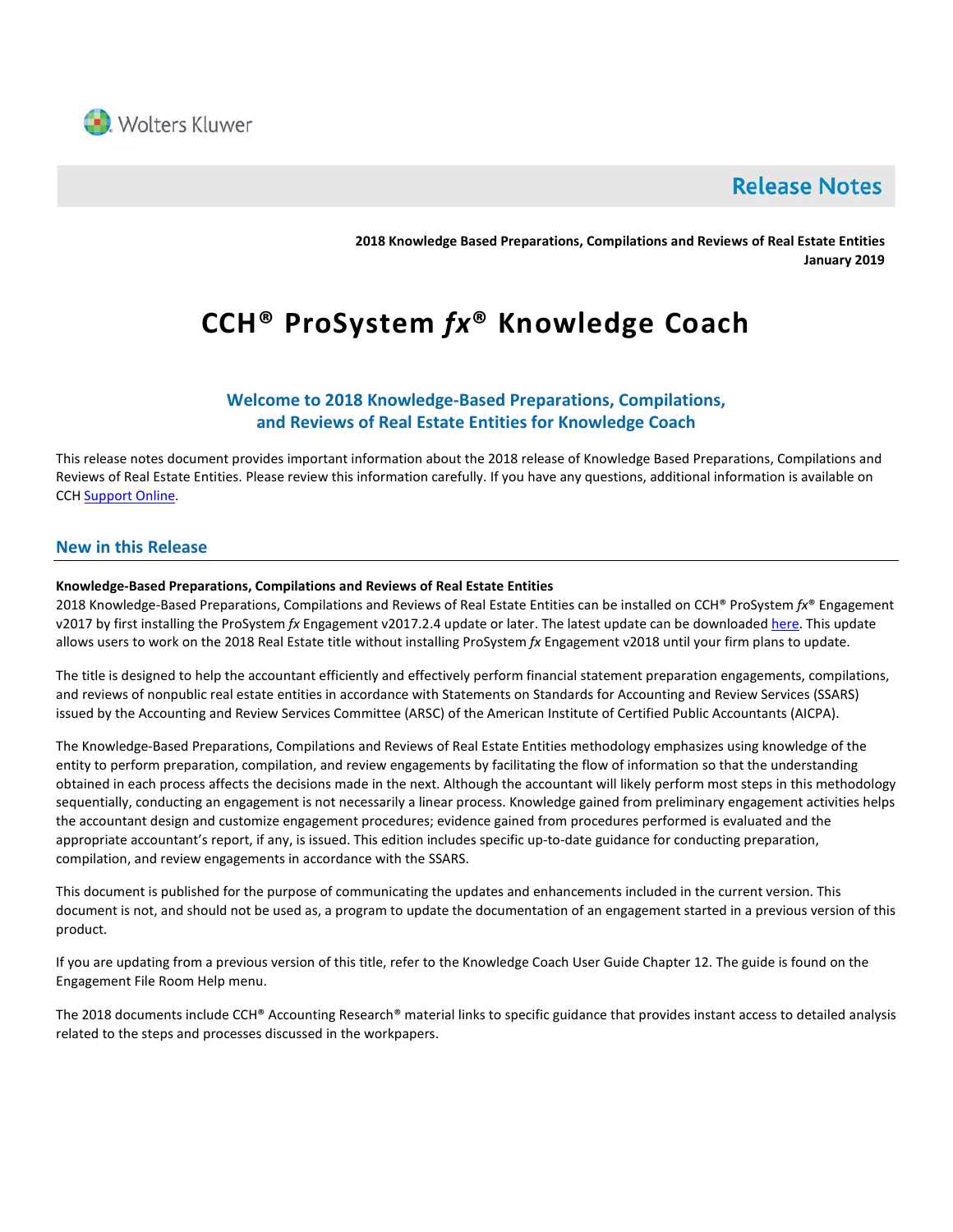#### **2018 Edition of Knowledge-Based Preparations, Compilations and Reviews of Real Estate Entities**

This edition features numerous enhancements, including:

- New and modified procedure steps and practice points for current accounting guidance noted above.
- Adding many new workpapers as follows:
	- CMP-102 Compilation Program: Prospective Financial Statements
	- CMP-103 Compilation Program: Pro Forma
	- COR-201G Engagement Letter: Compilation Engagement with Respect to One or More Specified Elements, Accounts, or Items of a Financial Statement
	- COR-208A Engagement Letter: Compilation Pro Forma Financial Information Prepared by Client in Accordance with U.S. GAAP
	- COR-902A Management Representation Letter: Review Engagement (In Accordance with SSARS 24)
	- RPT-0914A Compilation Report: Prospective Financial Statements— Financial Forecast Supplemented By A Financial Projection
	- RPT-0959A Compilation Report: Compiled Financial Statements Presented with Prior-Period Financial Statements Compiled by a Predecessor Accountant
	- RPT-0966E Compilation Report: Comparative Financial Statements Prepared In Accordance With Accounting Principles Generally Accepted In The United States Independence Impaired With Reasons Not Disclosed
	- RPT-0996A Compilation Report: Comparative Financial Statements Prepared in Accordance With Financial Reporting Framework Generally Accepted in Another Country Performed in Accordance With SSARS and Another Set of Compilation Standards—Intended For Use in the United States of America
	- RPT-0996B Compilation Report: Comparative Financial Statements Prepared in Accordance With Financial Reporting Framework Generally Accepted in Another Country Performed in Accordance With SSARS and Another Set of Compilation Standards—Intended For Use Only Outside the United States of America
	- RPT-1006A Review Report: Emphasis of Matter—Uncertainty Related to Going Concern (in Accordance With SSARS 24)
	- RPT-1061A Review Report: Special-Purpose Financial Presentation on Comparative Financial Statements Prepared in Accordance With the AICPA's Financial Reporting Framework for Small- and Medium-Sized Entities
	- RPT-1080 Review Report: Comparative Financial Statements Prepared In Accordance With Accounting Principles Generally Accepted In The United States Of America And The Review Is Performed In Accordance With Statements On Standards For Accounting And Review Services And International Standard On Review Engagements 2400 (Revised) Issued By The International Auditing And Assurance Standards Board
	- RPT-1081A Review Report: Comparative Financial Statements Prepared in Accordance With a Financial Reporting Framework Generally Accepted in Another Country Performed in Accordance With SSARS and Another Set of Review Standards— Intended For Use In The United States Of America
	- RPT-1081B Review Report: Comparative Financial Statements Prepared in Accordance With a Financial Reporting Framework Generally Accepted in Another Country Performed in Accordance With SSARS and Another Set of Review Standards— Intended For Use Only Outside The United States Of America

[Click here](http://support.cch.com/updates/KnowledgeCoach/pdf/guides_tab/2018%20Real%20Estate%20Entities%20PCR%20Title%20Overview%20for%20Knowledge%20Coach%20Users.pdf) for the 2018 Preparations, Compilations and Reviews of Real Estate Entities Title Overview for Knowledge Coach Users.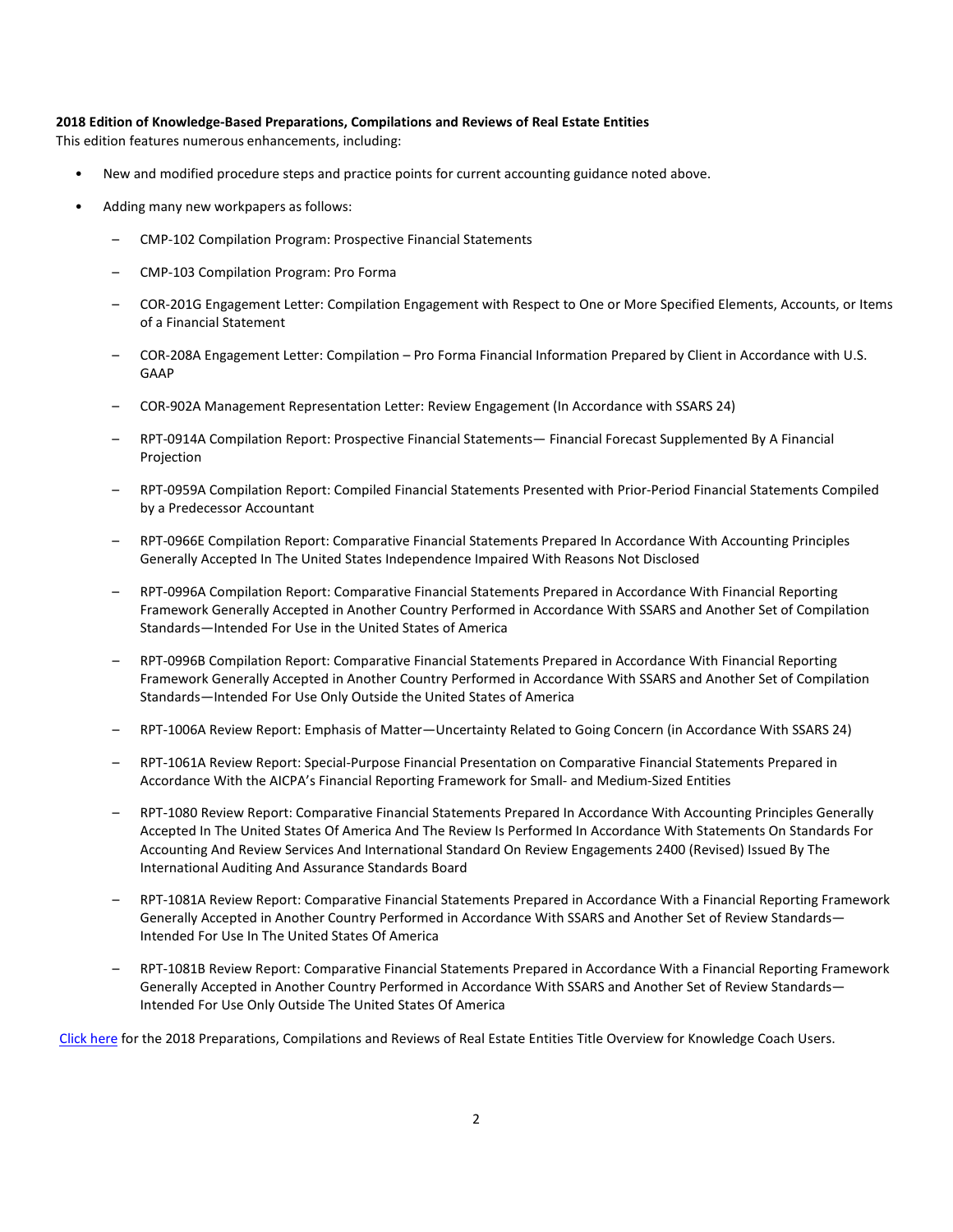In addition, forms and practice aids throughout have been updated to include new examples and tips, and where applicable, to take into account new literature, standards, and developments, reflected in the following current accounting guidance:

- Statement on Standards for Accounting and Review Services No. 24 (SSARS-24), Omnibus Statement on Standards for Accounting and Review Services - 2018);
- AICPA Guide Preparation, Compilation and Review Engagements;
- The revised AICPA Code of Professional Conduct (Code), including ET Section 1.295, Nonattest Services;
- AICPA Statement on Quality Control Standards No. 8 (QC Section 10), A Firm's System of Quality Control (Redrafted);
- AICPA Audit Risk Alert Developments in Preparation, Compilation, and Review Engagements 2017/18;
- FASB Accounting Standards Codification™ as of September 30, 2018, through Accounting Standards Update No. 2018-15

#### **Notes**:

- Save changes to workpapers before closing the workpaper or the binder to ensure data is correctly updated.
- If your Knowledge Coach Microsoft® Word workpapers become read-only or crash, please do the following:
	- a. Keep the binder with the affected workpapers open.
	- b. Select the workpaper in the binder window and go to **Tools > Save Knowledge Coach Answers**.

### **System Requirements**

This title requires the 2018 Financial Statement Base Title. The 2018 Financial Statement Base title **must** be installed with one of the following versions of CCH® ProSystem *fx* ® Engagement and Knowledge Coach.

- Engagement and Knowledge Coach v2017.2.4 or later available through the ProSystem *fx* Engagement v2017.2.4 Update. To identify what version you are running, go to the **Help > About** window within the application.
- Engagement and Knowledge Coach v2018 or later.

**Note**: If you are upgrading from Engagement v7.1 or lower please contact [Technical Support.](https://support.cch.com/contact)

A minimum of 4GB of RAM is required for optimal performance when opening and navigating through Knowledge Coach workpapers.

#### **License Requirements**

This title requires the Knowledge-Based Preparations, Compilations, and Reviews of Real Estate Entities license. Any user that does not have a license for this title cannot use Knowledge Coach functionality in workpapers.

For information on how to update your licensing, view [How do I add or update CCH ProSystem fx Engagement Licenses?](https://support.cch.com/kb/solution.aspx/sw3937) on our Web site.

For information on how to assign licenses, view [How do I assign Engagement Licenses?](https://support.cch.com/kb/solution.aspx/sw3943) on our Web site.

# **Download Instructions**

If you plan to use this title on Engagement and Knowledge Coach v2017, ensure that you apply CCH ProSystem *fx* Engagement v2017.2.4 Update to all computers, including Admin servers and terminal servers, before installing the title. Review the update'[s release notes](https://d2iceilwdglxpz.cloudfront.net/release_notes/CCH%20ProSystem%20fx%20Engagement%20Release%20Notes%202017.2.4.pdf) for more information on deployment.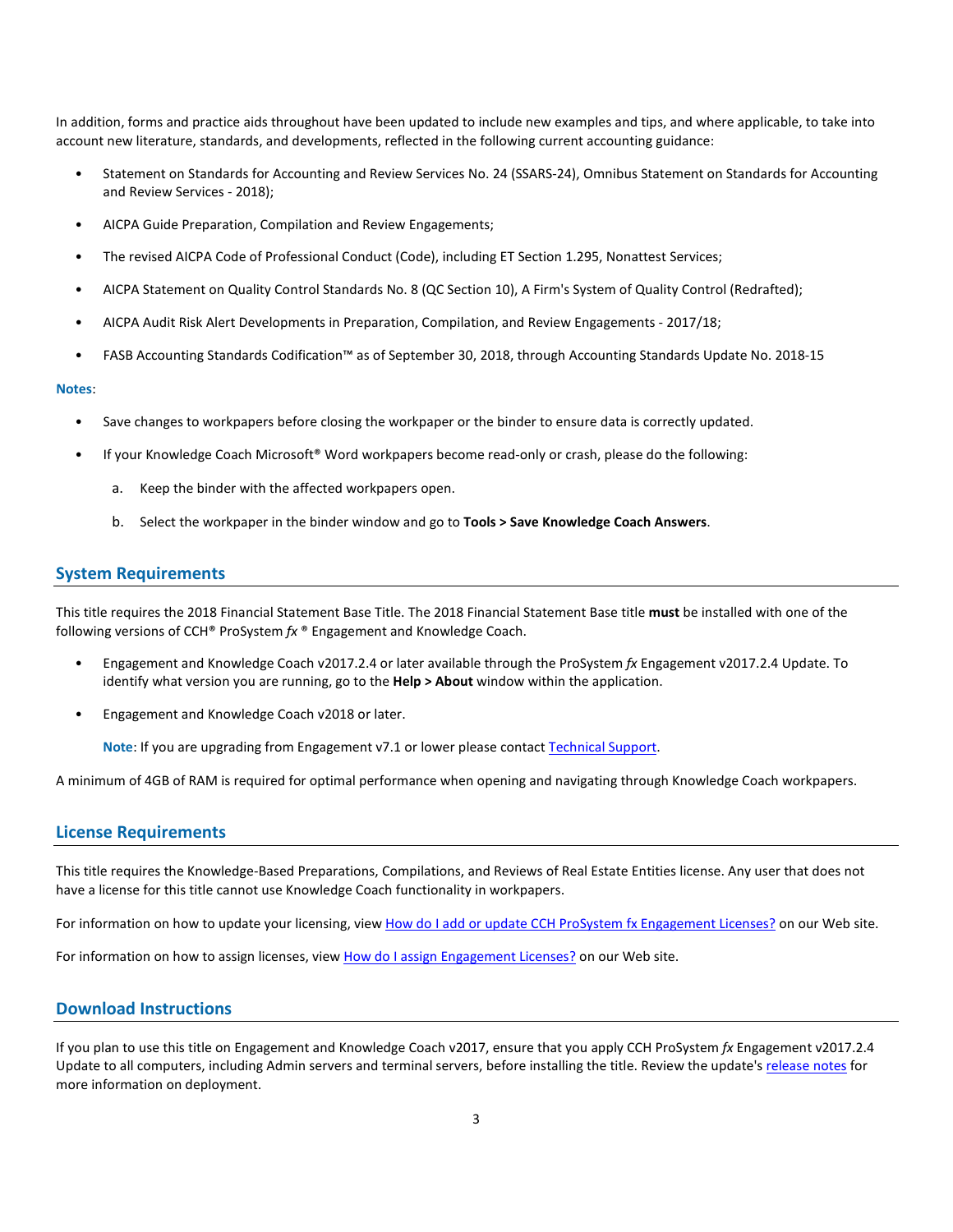To download this title:

- 1. Navigate to the [Knowledge Coach Updates](http://support.cch.com/updates/KnowledgeCoach) section of the Engagement Support web site.
- 2. Select the Knowledge Coach Series. The series are arranged by title type, then industry.
- 3. Click the **Download File** link next to the title you want to download.

**Note**: Occasionally the content package file (.KCP) downloads with the extension changed to .ZIP. If this occurs, change the extension of the downloaded file to KCP using all capital letters.

You must install the 2018 Financial Statement Base title before installing the 2018 Knowledge Based Preparations, Compilations, and Reviews of Real Estate Entities.

The Financial Statement Base title is also available on th[e Knowledge Coach Update Website.](http://support.cch.com/updates/KnowledgeCoach)

The Knowledge Coach Content Package (KCP) download is a proprietary file that must be installed from within Engagement. Save this KCP file to a location on your local drive and follow the Installation Instructions below.

# **Installation Instructions**

Once you have downloaded your Knowledge Coach title, you will need to add it to the list of titles within CCH ProSystem *fx* Engagement. The only additional system requirement is approximately 75MB of disk space to store your Knowledge Coach Program content files. Please refer to th[e Engagement v2018 System Requirements](https://support.cch.com/kb/solution/000086080/000086080) for any other system requirements.

After downloading the 2018 Knowledge Based Preparations, Compilations, and Reviews of Real Estate Entities, do the following:

- 1. Launch the Engagement Workpaper Management application so that the Local File Room displays.
- 2. Select Tools > Knowledge Coach Titles. The Knowledge Coach Titles window displays.
- 3. Choose **Add Title**.
- 4. Browse to the title package file (\*.KCP) that you previously downloaded from the Knowledge Coach Support Web site.
- 5. Click **Open**. The system displays a progress indicator while the title package is added. You will receive a message that the title has been successfully installed once the process is complete.
- 6. To release a title:
	- a. Select one of the Knowledge Coach titles in the list that has been added but is not yet released.
	- b. Select Release Title. The current date and time display in the Date released column, and the status will change to "Released."

#### **Notes**:

- In the Engagement Admin module, add and assign a Knowledge Coach module and the applicable Knowledge Coach title license to staff before using the workpapers.
- Once the 2018 Knowledge-Based Preparations, Compilations, and Reviews of the Real Estate Entities title has been added and released, it is automatically deployed to other staff members when they log in to the "Office" location or when they synchronize a binder that contains Knowledge Coach workpapers from this title.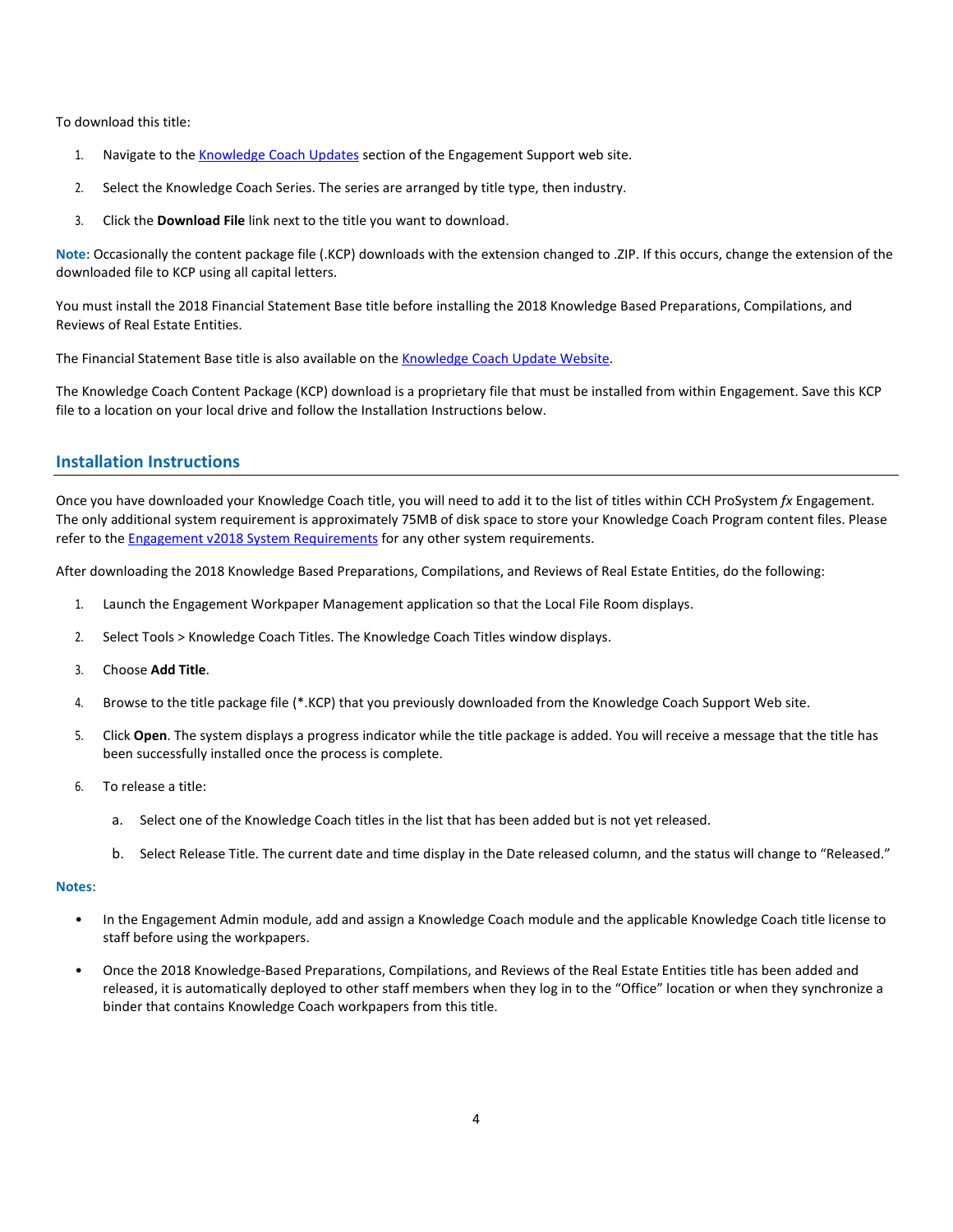# **Online Permission Key**

Permission key files can be downloaded from ou[r Web](https://prosystemfxsupport.tax.cchgroup.com/permkey/download.aspx) site or when adding or updating the new licenses within CCH ProSystem *fx* Engagement 2017 and higher. After updating the license file in the Engagement Admin module, licenses need to be assigned to the staff who will use 2018 Knowledge-Based Preparations, Compilations, and Reviews of Real Estate Entities.

If you have not already established a Single Sign-on (SSO) account with Customer Service, we urge you to do so at this time.

# **CCH® Accounting Research Manager®**

CCH Accounting Research Manager ("ARM") is the most comprehensive, up-to-date and objective online database of financial reporting literature. It includes all authoritative and proposed accounting, and SEC literature, plus independent, expert-written interpretive guidance.

Available on ARM, the Knowledge-Based Preparations, Compilations and Reviews of Real Estate Entities Guide helps you comply with the most recent professional standards and guidance for the conduct of preparations, compilations and reviews and to integrate the use of practice aids, tools, and other resources with its guidance. This publication supplements and complements the Knowledge-Based documents that are available in Knowledge Coach.

If you subscribe to an ARM library that includes Preparations, Compilations, and Reviews of Real Estate Entities content, you can link directly to source material from Resources within Knowledge Coach documents. These links have been updated to refer to the accounting standards under the FASB Accounting Standards Codifications. Also, if you subscribe to the Knowledge-Based Preparations, Compilations, and Reviews of Real Estate Entities Guide on ARM, you can take advantage of references to the guide material from within the Knowledge Coach documents.

With ARM, you maximize the efficiency of your research time, while enhancing your results. Learn more about our content, our experts, and how you can request your free trial by visiting th[e Accounting Research Manager Web](http://www.accountingresearchmanager.com/) site. You can also access the ARM Web site by selecting **Engagement > Binder Window > Shortcuts Bar > Guidance tab**.

### **Using Your Knowledge Coach Content**

To use your Knowledge Coach Workpaper templates, do the following:

- 1. Open a binder in Engagement.
- 2. Select the workpaper tab into which you would like to insert the workpaper.
- 3. Select **New Knowledge Coach Workpaper** from the toolbar or File menu. The New Knowledge Coach Workpaper dialog appears (Figure 1).
- 4. Select the New Knowledge Coach Title with the content you would like to use. You can only select titles you have installed. The information displayed changes to reflect the workpaper organization available for the selected title.
- 5. Select the Knowledge Coach Workpapers to insert into your binder and click **OK**.
- 6. In the Selected Workpaper Properties window, each workpaper name is automatically loaded into the Name field. Add a workpaper index in the Index field and make any Name modifications you desire. You can also modify the tab location or the roll forward settings for each workpaper.
- 7. Click **OK**. The integrated Knowledge Coach workpaper is now inserted into your engagement binder.

**Note**: For more information on how to use Knowledge Coach workpapers in your binder, see the Knowledge Coach User Guide.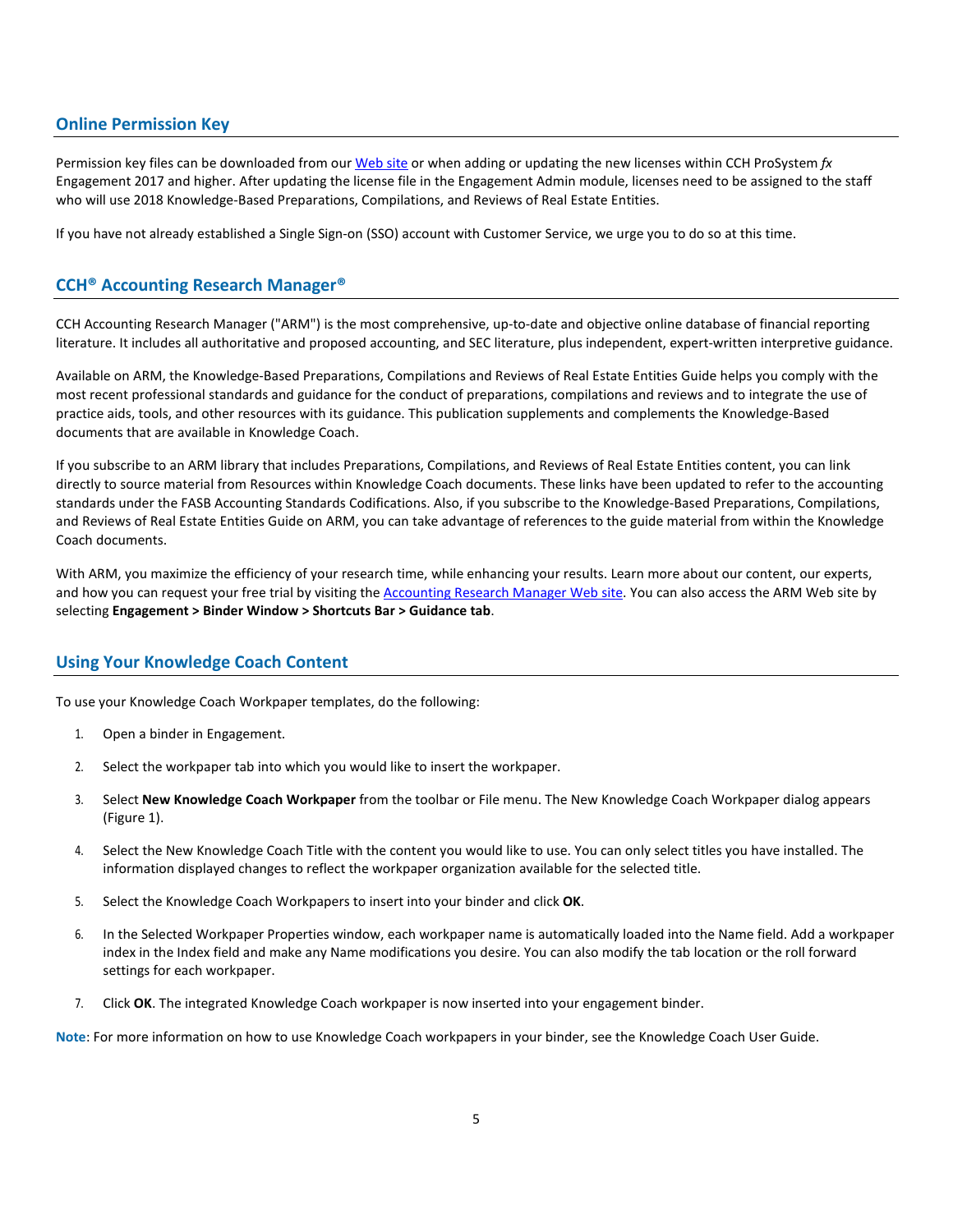| New Knowledge Coach Workpaper                                                      |                                                                                                                                                                                                                                                                    | ×                                                                                       |
|------------------------------------------------------------------------------------|--------------------------------------------------------------------------------------------------------------------------------------------------------------------------------------------------------------------------------------------------------------------|-----------------------------------------------------------------------------------------|
| Industry title selection                                                           | Workpaper selection                                                                                                                                                                                                                                                |                                                                                         |
| $\leftarrow$ $\overline{Q}$                                                        | ⊺Q                                                                                                                                                                                                                                                                 | $\frac{1}{\sqrt{2}}$<br>唱                                                               |
| 2018 KBA Real Estate Compilations                                                  | Add independent workpapers without foundation workpapers                                                                                                                                                                                                           | Details of selected workpaper                                                           |
| 2018 KBA Real Estate Preparations<br>2018 KBA Real Estate Reviews<br>$\,<$<br>$\,$ | 000-Resources<br>⊞…⊡<br>Ė⊡<br>100-The Communications Hub<br>画口<br>200-Pre-Engagement Procedures<br>画口<br>300-Risk Assessment-Understanding the Entity & Environment<br>面口<br>800-Compilation Procedures<br>面口<br>900-Evaluating, Concluding & Reporting Procedures | Highlight a workpaper or select<br>a workpaper check box to see<br>details <sup>1</sup> |
|                                                                                    | OK                                                                                                                                                                                                                                                                 | Help<br>Cancel                                                                          |

Figure 1 - New Knowledge Coach Workpaper

# **Additional Information on Knowledge Coach and the KBA Methodology**

#### **Knowledge-Based (KBA) Methodology**

Allows the results of one set of procedures to become the input for the next. The key components of the KBA methodology include:

- An Overview that guides accountants through the methodology;
- Knowledge-Based Preparation, Compilation and Review of Real Estate Entities documents, integral to the risk assessment and overall accounting processes, which contain steps and procedures required by SSARS;
- Customizable Programs that take accountants through related steps and procedures;
- Practice Aids to help accountants complete steps or processes outlined in the Knowledge-Based Preparation, Compilation and Review of Real Estate Entities documents and Programs;
- Accountant's Reports that provide a variety of sample accountant's opinions on financial statements; and
- Correspondence documents that provide sample letters to be used to comply with SSARS requirements and in many other common situations.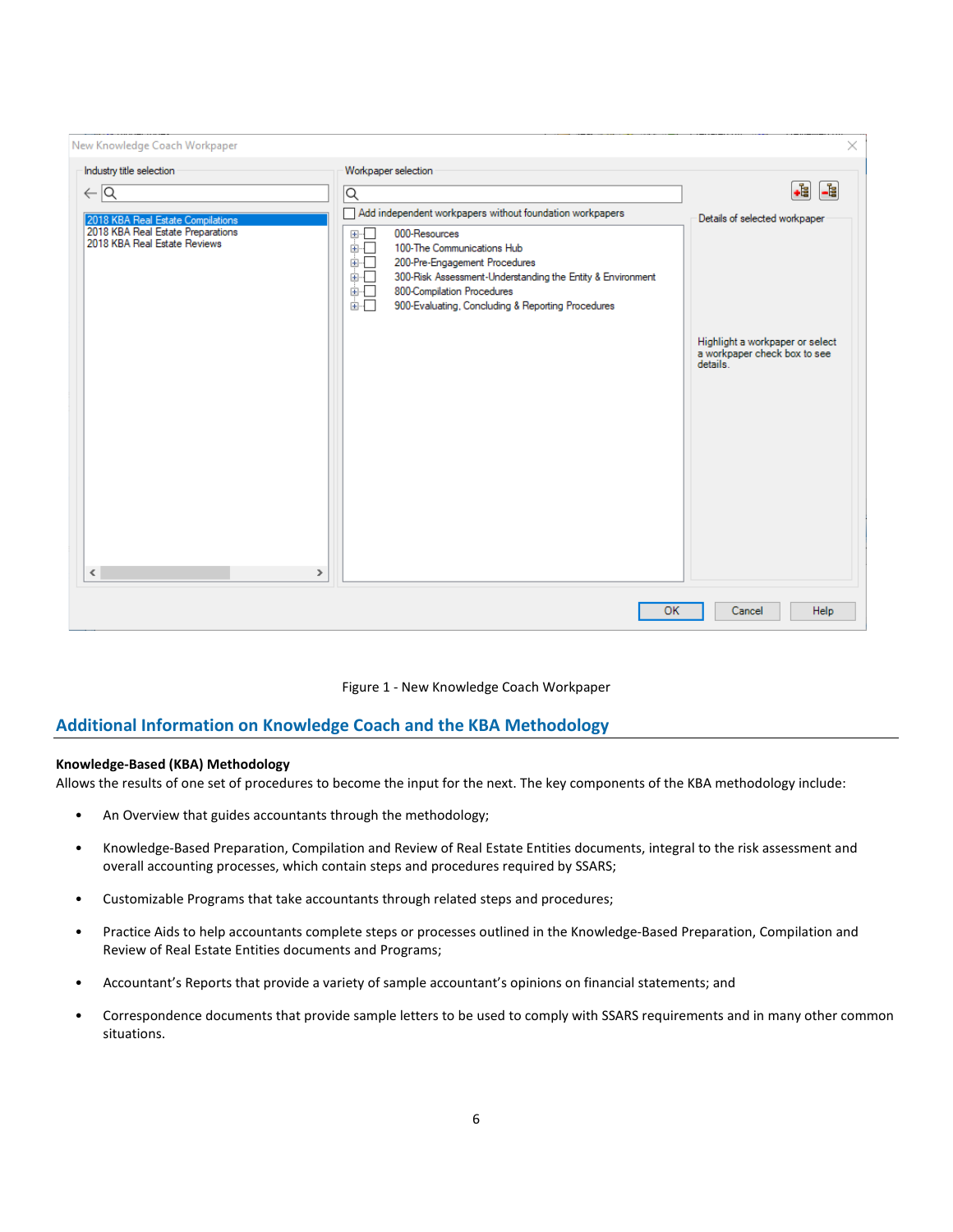- The AICPA's Accounting and Review Services Committee (ARSC) SSARS The practice aids and tools in the 2018 Knowledge-Based Preparations, Compilations and Reviews of Real Estate Entities are designed around the AICPA's SSARS standards to assist accountants by:
	- Facilitating compliance with SSARS;
	- Encouraging more effective engagements through tailored engagement programs and comprehensive practice aids; and
	- Enhancing engagement documentation.

## **CCH® ProSystem** *fx***® Knowledge Coach**

Knowledge Coach functionality allows accountants to use the Knowledge-Based methodology more efficiently by eliminating the need for duplicate entry of the same information, tailoring documentation to each particular engagement, and documenting the link between risks identified and procedures performed. PRP-100 Engagement-Level Tailoring Questions, CMP-100 Engagement-Level Tailoring Questions, or REV-100 Engagement-Level Tailoring Questions are documents in Knowledge Coach that present engagement-level questions designed to aid in tailoring the engagement documentation to fit each client. Completing the questions helps the accountant avoid duplication and unnecessary workpapers.

**Note**: Before you begin your engagement, please review the guidance in PRP-101 Overall Preparation Program, CMP-101 Overall Compilation Program, or REV-101 Overall Review Program. This workpaper is intended to be your road map through a Knowledge-Based methodology. You should start your engagement with PRP-100 Tailoring Question Workpaper, CMP-100 Tailoring Question Workpaper, or REV-100 Tailoring Question Workpaper and PRP-101 Overall Preparation Program, CMP-101 Overall Compilation Program or REV-101 Overall Review.

- **Risks**. The Risk Assessment features have been disabled since the 2012 Knowledge-Based Compilations and Review Title for Knowledge Coach. Refer to KBP-101 Preparation: Significant Matters, KBC-101 Compilation: Significant Matters and KBR-102 Review: Significant Matters to accumulate and review significant issues and findings. PRP-801 Preparation Program, CMP-801 Compilation Program: Significant Risks and Uncertainties and REV-802 Review Program: Significant Risks and Uncertainties provides a guide for implementing the guidance related to the disclosure of certain significant risks and uncertainties.
- **Information Flow**. Helps cut down on the time spent duplicating information across forms. In addition, the flow of consistent information ensures that information and updates to information are not missed between workpapers. Drill-down functionality helps the user navigate quickly to the source of the information, aiding in the review of the engagement file.
- **Diagnostics**. Help keep track of unresolved issues like unanswered questions, incomplete risks, program steps not linked to risks or relevant assertions, missing workpaper, and more.
- **Links to Accounting Research Manager (ARM**). If you subscribe to an ARM library you can link directly to source material from Resources within Knowledge Coach workpapers. These links have been updated to reference the accounting standards under the SSARS and accounting standards issued by the AICPA. Also, if you subscribe to the Knowledge-Based Preparations, Compilations and Reviews of Real Estate Entities Guide on ARM, you can take advantage of links to the guide material from within the Knowledge Coach documents.
- **Interpretive Guidance**. Guidance is integrated into each Knowledge Coach template through the Tips view of each new task pane. Informational features include Practice Points, Examples, Optional Workpapers, and Resources to help accountants work more effectively and efficiently. You can also navigate from Resources within a document or the tip pane directly to CCH's Accounting Research Manager and industry guides by simply clicking on the Reference.